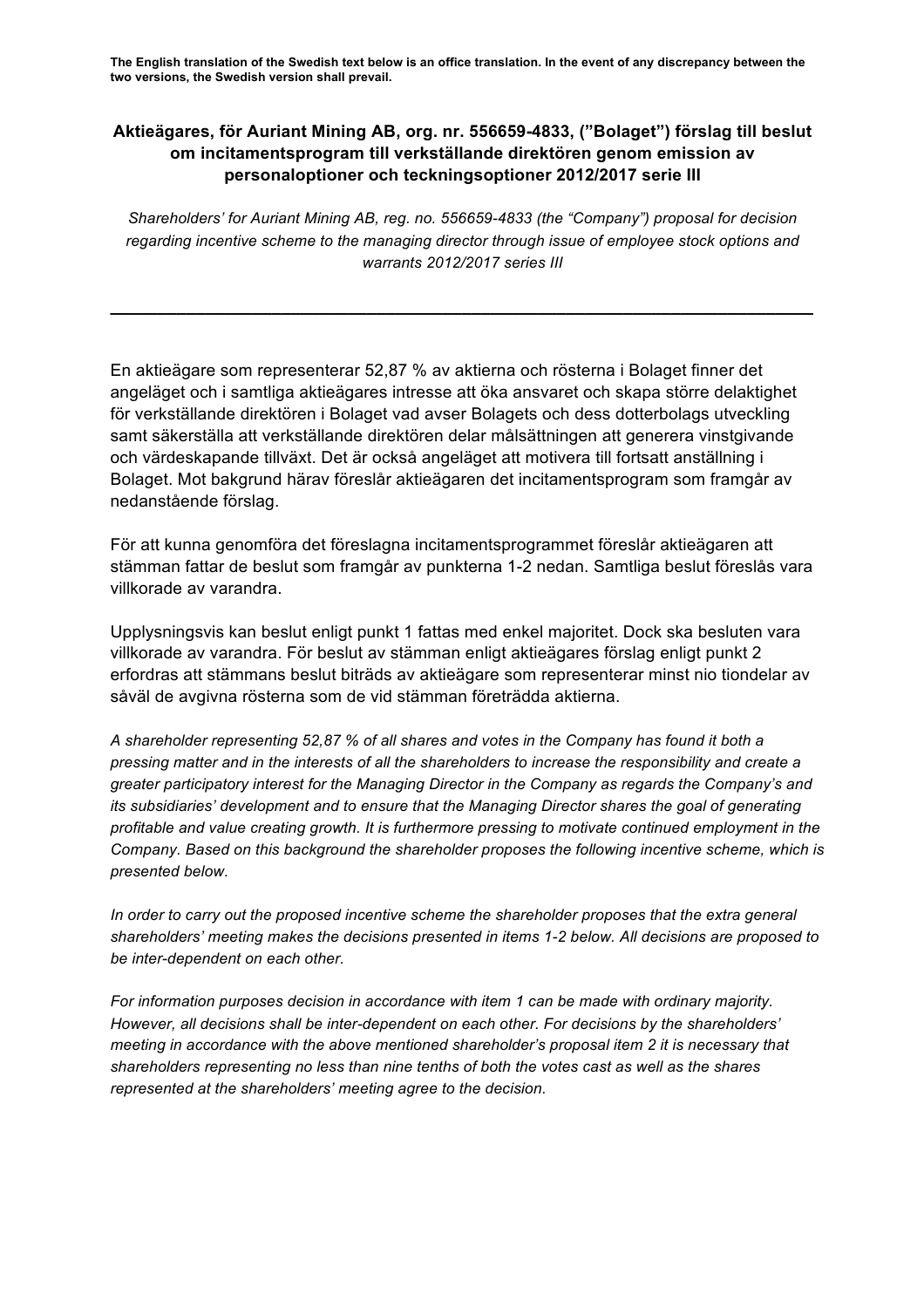**The English translation of the Swedish text below is an office translation. In the event of any discrepancy between the two versions, the Swedish version shall prevail.**

## **Antagande av incitamentsprogram**

*Adoption of incentive scheme*

## **Punkt 1. Personaloptioner**

*Item 1. Employee Stock Options*

Programmet – Personaloptioner säkerställda av teckningsoptioner *The program – Employee Stock Options secured by warrants*

En aktieägare som representerar 52,87 % av aktierna och rösterna i Bolaget föreslår att bolagsstämman beslutar att erbjuda verkställande direktören i Bolaget, Denis Alexandrov, rätt att teckna personaloptioner som ger rätt att förvärva aktier i Bolaget ("Personaloptionerna") enligt nedan angivna principer. För att säkerställa att Bolaget kan fullgöra sitt åtagande att leverera aktier då innehavare av Personaloption påkallar utnyttjande föreslår aktieägarna att bolagsstämman även skall utge teckningsoptioner samt godkänna att dessa vidareöverlåts (i) från tecknaren direkt till Denis Alexandrov eller till juridisk person utsedd av honom och vilken han kontrollerar eller är destinatär för samt (ii) från tecknaren till annat helägt dotterbolag till Bolaget och därefter till Denis Alexandrov eller till juridisk person utsedd av honom och vilken han kontrollerar eller är destinatär för.

*A shareholder representing 52,87 % of all shares and votes in the Company proposes that the shareholders' meeting decides to offer the Managing Director in the Company, Mr. Denis Alexandrov, the right to subscribe for employee stock options carrying the right to purchase shares in the Company (the "Employee Stock Options") in accordance with the principles stated below. In order to secure that the Company can fulfill its obligations to deliver shares when the holder of Employee Stock Options applies for conversion the shareholders propose that the shareholders' meeting shall also issue warrants and approve that these are transferred (i) from the subscriber directly to Mr. Denis Alexandrov or such legal person as he may appoint and which is controlled by him or of which he is the ultimate beneficial owner and (ii) from the subscriber to other wholly owned subsidiary of the Company and thereafter to Mr. Denis Alexandrov or such legal person as he may appoint and which is controlled by him or of which he is the ultimate beneficial owner*

Personaloptioner, löptid och lösenpris *Employee Stock Options, time of use and strike price*

Denis Alexandrov skall erbjudas att vederlagsfritt förvärva Personaloptioner. Varje Personaloption berättigar innehavaren att förvärva en (1) aktie i Bolaget. Aktie skall överlåtas till ett pris om 15 kronor per Aktie. Personaloptionerna löper till och med den 1 juni 2017 med rätt för innehavaren av Personaloptionerna att påkalla optionsrätten från och med dagen för tillgängliggörande ("vestning") till och med den 1 juni 2017.

*Mr. Denis Alexandrov shall be offered to, free of charge, acquire Employee Stock Options. Each Employee Stock Option carries the right for the holder to purchase one (1) share in the Company. Each share shall be transferred at a price of SEK 15 per share. The Employee Stock Options may be used until 1 June 2017 with the right for the holder of the Employee Stock Options to call upon the warrant right from the date of vesting and until 1 June 2017.*

Särskilda villkor för Personaloptionerna *Special conditions for the Employee Stock Options*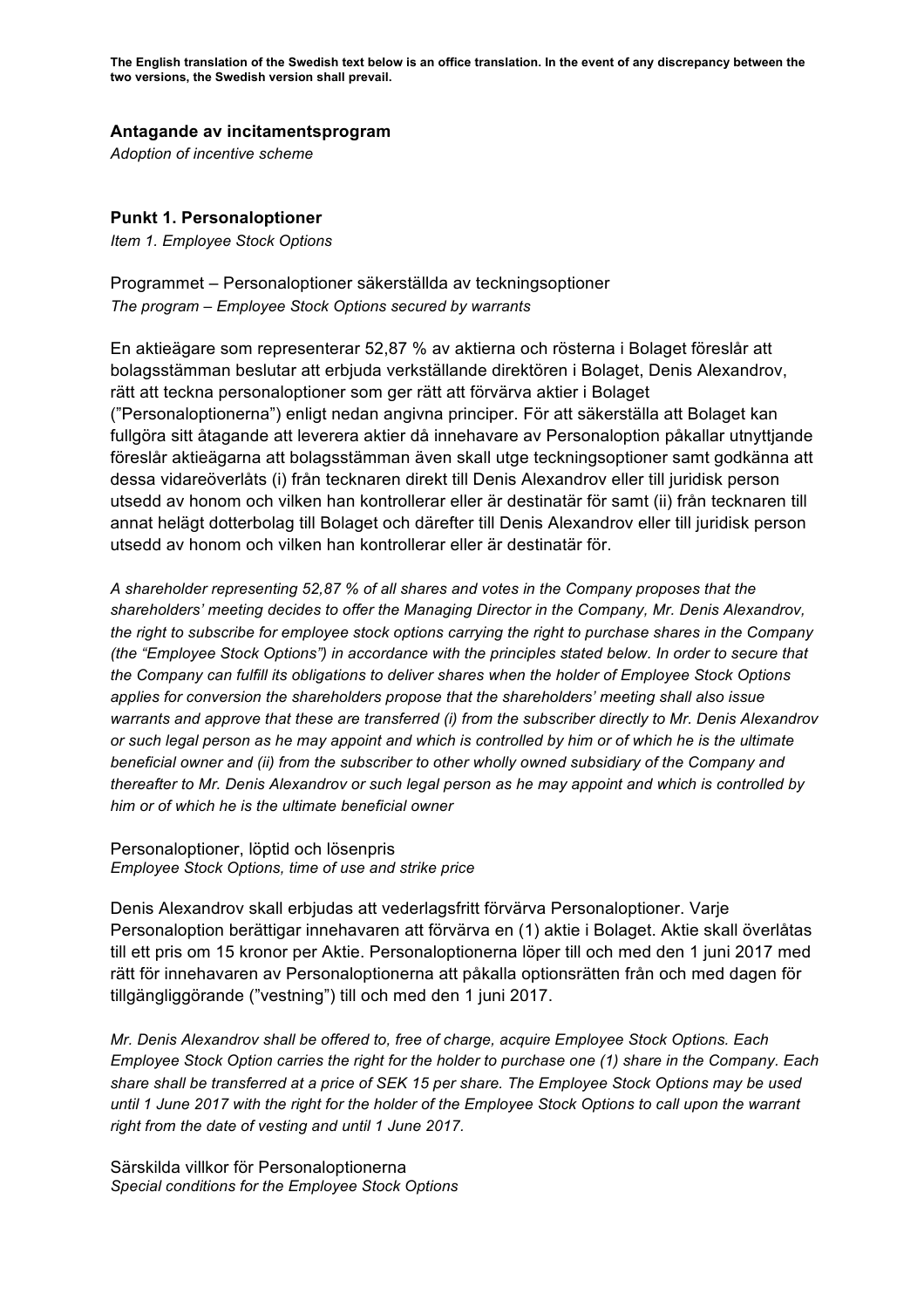Personaloptionerna är inte överlåtbara annat än till juridisk person utsedd av Denis Alexandrov och vilken han kontrollerar eller är destinatär för. Fullt utnyttjande av Personaloptionerna förutsätter att Denis Alexandrov kvarblir som verkställande direktör i Bolaget fram till och med att samtliga Personaloptioner blivit vestade, där en tredjedel av de tilldelade optionerna vestas den 1 juni 2013, en tredjedel den 1 juni 2014 och resterande tredjedel den 1 juni 2015 under förutsättning av fortsatt uppdrag som verkställande direktör i Bolaget vid respektive tidpunkt. Vid eventuell väsentlig ägarförändring i Bolaget (såsom detta definierats i anställningsavtal mellan Bolaget och Denis Alexandrov) skall dock samtliga optioner direkt kunna utnyttjas för teckning av aktier.

*The Employee Stock Options are not transferrable other than to a legal person appointed by Mr. Denis Alexandrov and which is controlled by him or of which he is the ultimate beneficial owner. Full use of the Employee Stock Options requires that Mr. Denis Alexandrov remains the Managing Director in the Company until such time when all his Employee Stock Options have been vested. One third of the granted Stock Options will be vested on 1 June 2013, one third on 1 June 2014 and the final third on 1 June 2015 subject to continued assignment as Managing Director of the Company at each respective time. However, in the event of a change of control situation in the Company (as defined in the employment agreement between the Company and Mr. Denis Alexandrov) all stock options shall be immediately available for subscription of shares.* 

Omfattningen av programmet *The extent of the program*

Programmets omfattning föreslås uppgå till högst 556 326 Personaloptioner.

*The extent of the program is proposed to be no more than 556 326 Employee Stock Options.*

Teckningsberättigade och tilldelning av Personaloptioner. *Rights to subscribe and allocation of Employee Stock Options.*

Endast Denis Alexandrov föreslås omfattas av programmet. Utöver Denis Alexandrov har styrelsens ledamöter inte rätt att erhålla Personaloptioner enligt förevarande program.

*Only Mr. Denis Alexandrov is proposed to be included in the program. In addition to Mr. Denis Alexandrov the members of the board of directors do not have the right to receive Employee Stock Options in accordance with the present program.*

Utspädning m.m. *Dilution, etc.*

Den maximala utspädningseffekten för programmet beräknas uppgå till högst tre (3) procent av aktiekapitalet.

*The maximum dilution effect of the program is calculated to be no more than three (3) percent of the share capital.*

Kostnader *Costs*

Vid en positiv kursutveckling kan personaloptionsprogrammet medföra kostnader i form av sociala avgifter i samband med utnyttjande av optionerna för teckning av aktier, vilka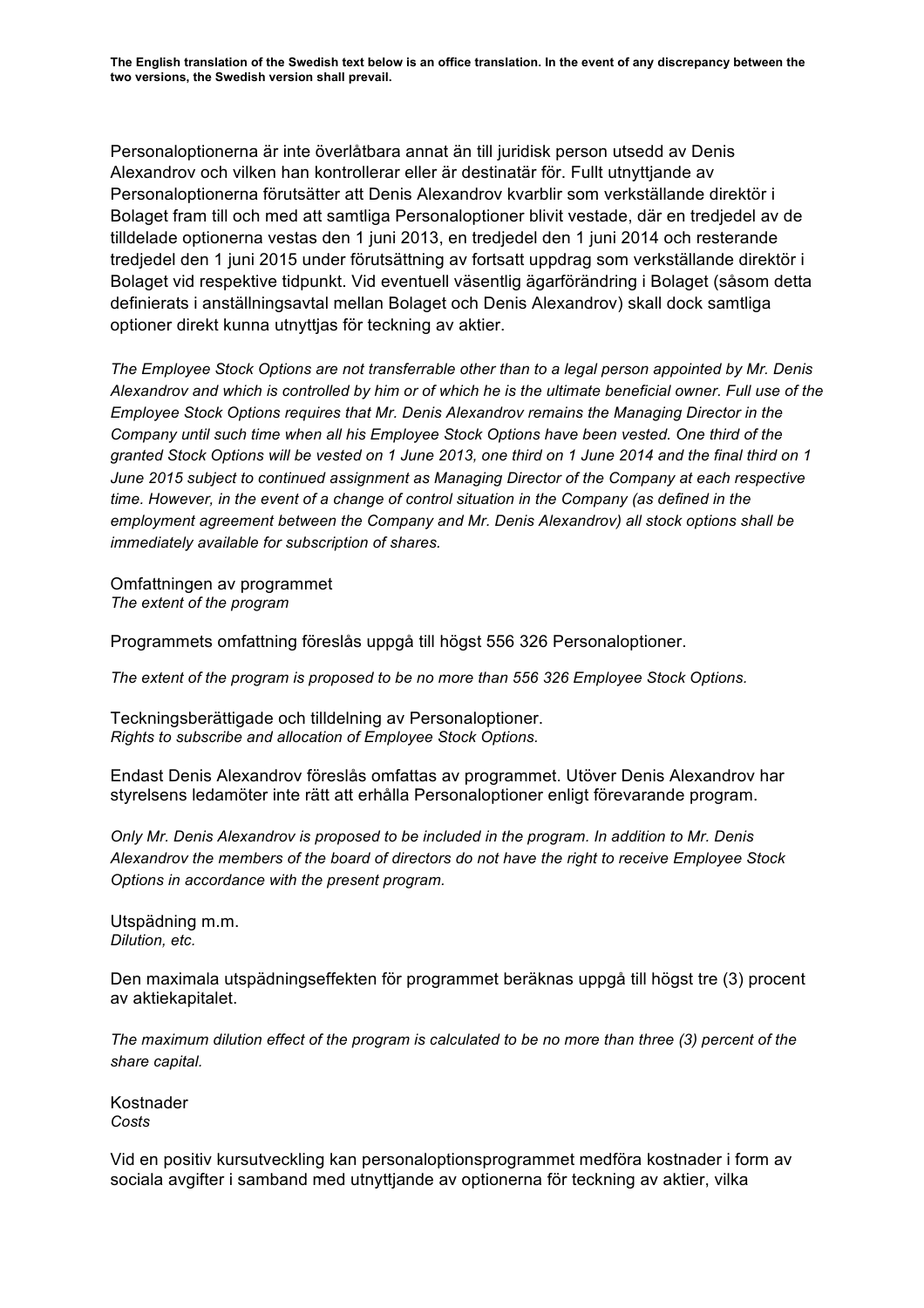**The English translation of the Swedish text below is an office translation. In the event of any discrepancy between the two versions, the Swedish version shall prevail.**

kommer att kostnadsföras löpande. Vid en antagen teckningskurs om 15 kronor och en aktiekurs om 30 kronor vid lösen uppgår de sociala avgifterna till cirka 2 621 964 kronor.

*At a positive development of the market price the employee stock option program may give rise to costs in the form of social fees in conjunction with the use of the warrants for subscription of shares. These social fees will included as costs on a continuing basis. At an assumed strike price of SEK 15 and a share price of SEK 30 at purchase the social fees equal a total amount of approximately SEK 2 621 964.*

## **Punkt 2. Emission av teckningsoptioner för säkerställande av personaloptioner**

*Item 2.Issue of warrants to ensure the Employee Stock Options*

En aktieägare som representerar 52,87 % av aktierna och rösterna i Bolaget föreslår att bolagsstämman skall fatta beslut om emission av teckningsoptioner på följande villkor:

*A shareholder representing a total amount of 52,87 % of all shares and votes in the Company proposes that the shareholders' meeting decides upon the issue of warrants on the following conditions:*

- 1. Antalet teckningsoptioner att ges ut skall vara högst 556 326 stycken. *The number of warrants - to be issued - shall be no more than 556 326.*
- 2. Rätt att teckna teckningsoptionerna skall, med avvikelse från aktieägarnas företrädesrätt, tillkomma det helägda dotterbolaget LLC "Auriant Management" för vidareöverlåtelse (i) direkt till Denis Alexandrov eller sådan juridisk person utsedd av honom och vilken han kontrollerar eller är destinatär för samt (ii) till annat helägt dotterbolag till Auriant Mining AB och därefter till Denis Alexandrov eller sådan juridisk person utsedd av honom och vilken han kontrollerar eller är destinatär för. Varken LLC "Auriant Management" eller sådant annat helägt dotterbolag till Auriant Mining AB som innehar teckningsoptioner skall äga rätt att utnyttja dessa.

*The right to subscribe for warrants shall, with deviation from the preferential rights of the shareholders, belong to the wholly owned subsidiary LLC "Auriant Management" for transfer (i) directly to Mr. Denis Alexandrov or such legal person as he may appoint and which is controlled by him or of which he is the ultimate beneficial owner and (ii) to another wholly owned subsidiary of Auriant Mining AB and thereafter to Mr. Denis Alexandrov or such legal person as he may appoint and which is controlled by him or of which he is the ultimate beneficial owner. Neither LLC "Auriant Management" nor such other wholly owned subsidiary of Auriant Mining AB which holds the warrants shall be entitled to exercise them.*

- 3. Teckning av teckningsoptionerna skall ske under perioden från den 27 november 2012 – 31 december 2012. Teckning skall ske i separat teckningslista. *Subscription for the warrants shall be made during the period from 27 November 2012 – 31 December 2012. Subscription shall be made in a separate subscription list.*
- 4. Teckningsoptionerna skall ges ut vederlagsfritt och ska även vidareöverlåtas i enlighet med punkt 2 vederlagsfritt. *The warrants shall be issued free of charge and shall also be transferred in accordance with item 2 free of charge.*
- 5. Varje teckningsoption ger rätt att teckna en (1) aktie i Bolaget, envar med ett kvotvärde om 11,25 kronor. Teckning av aktier genom nyttjande av optionsrätter till nyteckning skall kunna ske från och med registrering av optionsrätterna hos Bolagsverket till och med den 1 juni 2017.